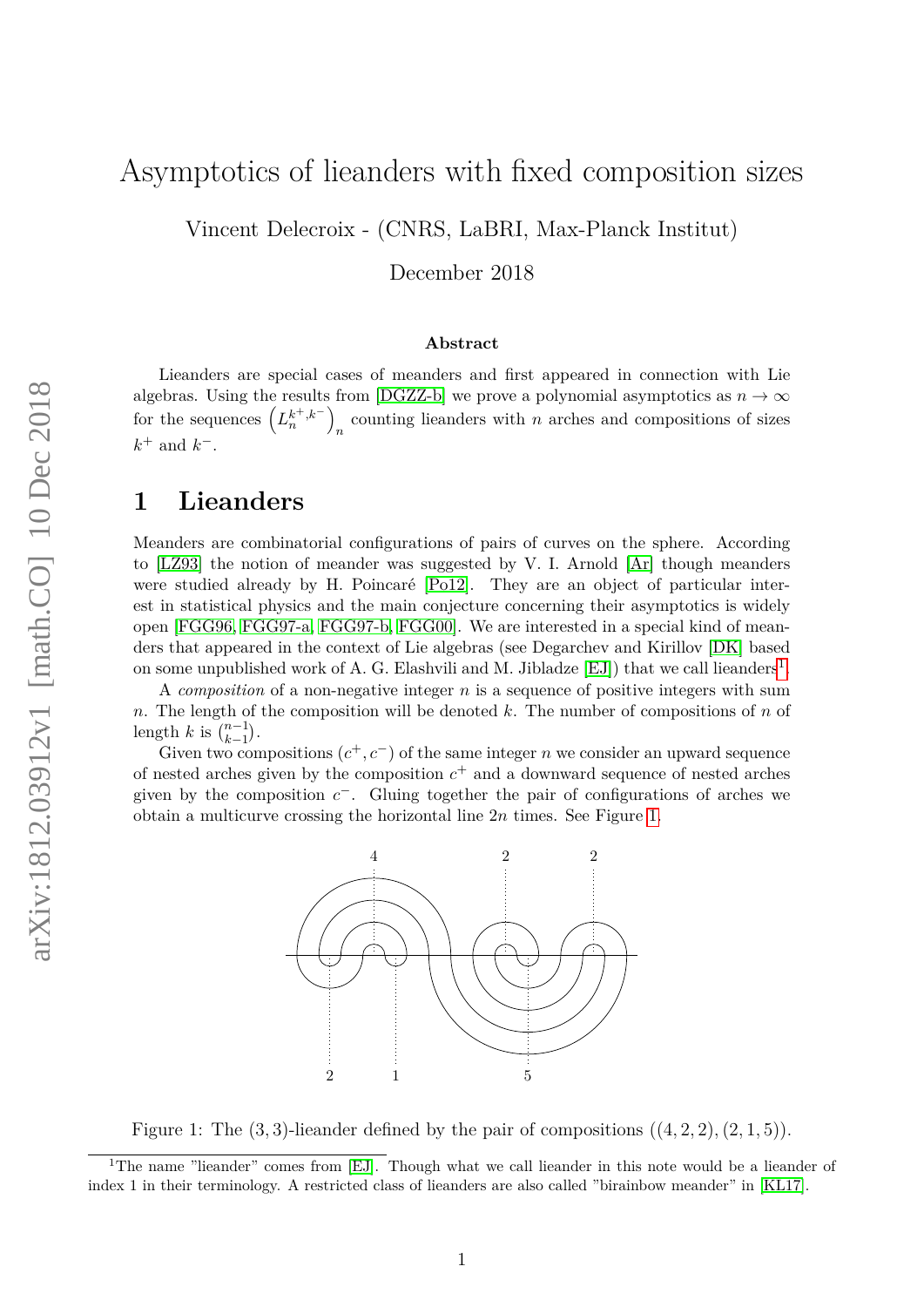More formally, to a composition  $c = (c_1, c_2, \ldots, c_k)$  of *n* we associate an involution without fixed point  $\sigma_c$  on  $\{1, 2, \ldots, 2n\}$ . We first split the segment  $\{1, 2, \ldots, 2n\}$  into pieces of size  $2 \cdot c_1$ ,  $2 \cdot c_2$ , ...,  $2 \cdot c_k$  as follows

$$
I_1 := \{1, 2, \dots, 2 \cdot c_1\},
$$
  
\n
$$
I_2 := \{2 \cdot c_1 + 1, \dots, 2 \cdot (c_1 + c_2)\},
$$
  
\n...  
\n
$$
I_k := \{2 \cdot (c_1 + \dots + c_{k-1}) + 1, \dots, 2 \cdot (c_1 + \dots + c_k)\}.
$$

<span id="page-1-0"></span>Then  $\sigma_c$  is defined as the involution without fixed point reversing the order on each  $I_j$ . To construct the *n* arches from  $\sigma_c$ , simply connect *i* to  $\sigma_c(i)$ . See Figure [2.](#page-1-0)



Figure 2: The arch configuration associated to the composition (2*,* 4*,* 1*,* 3).

The connected component of the multicurve associated to a pair  $(c^+, c^-)$  are the orbits of  $\langle \sigma_{c^+}, \sigma_{c^-} \rangle$ . When the multicurve associated to  $(c^+, c^-)$  is connected, or equivalently when the composition  $\sigma_{c}$ + $\sigma_{c}$ - is a product of two *n*-cycles, we say that  $(c^{+}, c^{-})$  is a *lieander.* A ( $k^+$ , $k^-$ )-lieander is a lieander ( $c_+$ , $c_-$ ) made of compositions of lengths respectively *k*<sup>+</sup> and *k*<sup>−</sup>. We denote by  $L_n^{k^+,k^-}$  the number of  $(k^+,k^-)$ -lieanders with sum *n*. The main object of this note is to prove the following result.

<span id="page-1-2"></span>**Theorem 1.** Let  $k^+$  and  $k^-$  be two positive integers not both equal to 1. Then the number *of*  $(k^+, k^-)$ -lieanders with sum not greater than *x* satisfies the following asymptotics as *x tends to* ∞

<span id="page-1-1"></span>
$$
\sum_{n\leq x} L_n^{k^+,k^-} \sim \delta_1(k^+ + k^- - 4) \cdot \frac{x^{k^+ + k^- - 1}}{(k^+ + k^- - 1)(k^+ - 1)!(k^- - 1)!},\tag{1}
$$

*where*  $\delta_1(k)$  *is the real number* 

$$
\delta_1(k) = (k+4) \ (k+3) \cdot \frac{(k+1)!!}{k!!} \cdot \frac{1}{\pi^{k+2}} \cdot \begin{cases} \frac{1}{\pi} & \text{if } k \text{ is odd} \\ \frac{1}{2} & \text{if } k \text{ is even} \end{cases}
$$

*where k*!! *is the double factorial*

 $(2n)!! = (2n)(2n-2)\cdots(2)$  *and*  $(2n+1)!! = (2n+1)(2n-1)\cdots(1)$ .

The number of pairs of compositions of size  $(k^+, k^-)$  and sum not greater than *x* and of sizes (*k* <sup>+</sup>*, k*−) has asymptotics the second term of the right-hand side of [\(1\)](#page-1-1). Namely

$$
\frac{x^{k^++k^--1}}{(k^++k^--1)\,(k^+-1)!\,(k^--1)!}.
$$

In other words,  $\delta_1(k^+ + k^- - 4)$  is the asymptotic density of the number of lieanders among the pairs of compositions of size  $(k^+, k^-)$ . The proof is an application of the work of the author with E. Goujard, P. Zograf and A. Zorich [\[DGZZ-b\]](#page-7-0) and the number  $\delta_1(k)$  is related to one-cylinder square-tiled surfaces in the minimal strata of quadratic differential on the sphere  $\mathcal{Q}(k, -1^{k+4})$ .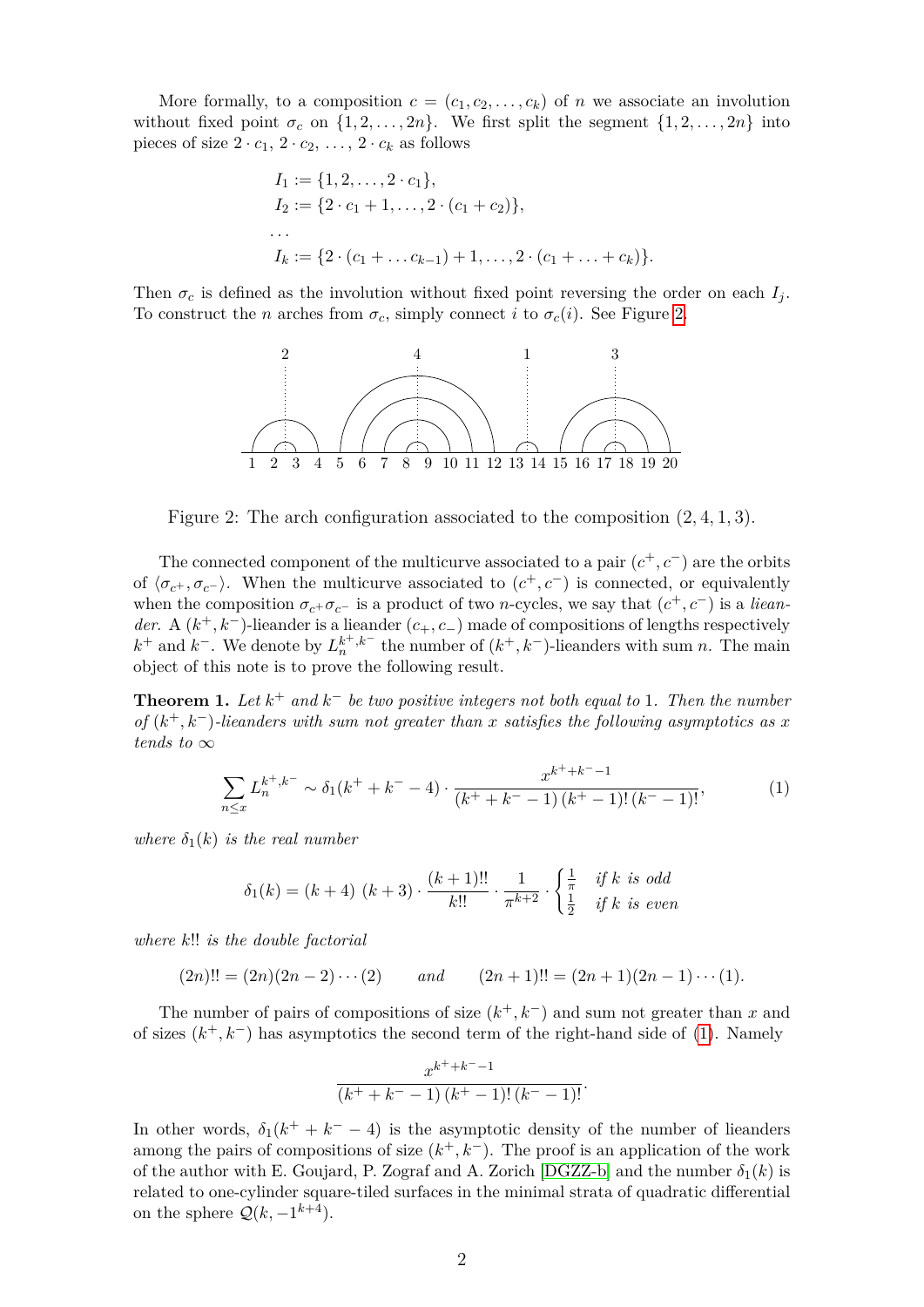The constant  $\delta_1(k)$  is easily evaluated

$$
\delta_1(-1) = \delta_1(0) = \frac{6}{\pi^2} \simeq 0.6079
$$
,  $\delta_1(1) = \frac{40}{\pi^4} \simeq 0.4106$ ,  $\delta_1(2) = \frac{42}{2\pi^4} \simeq 0.2310$ 

and applying Stirling formula, it is easy to prove that

$$
\frac{(k+1)!!}{k!!} \cdot \begin{cases} \frac{1}{\pi} & \text{if } k \text{ is odd} \\ \frac{1}{2} & \text{if } k \text{ is even} \end{cases} \sim \sqrt{\frac{k}{2\pi}}.
$$

Hence, as  $k \to \infty$ , we have

$$
\delta_1(k) \sim \frac{1}{\sqrt{2\pi^5}} \cdot \left(\frac{1}{\pi}\right)^k \cdot k^{5/2}
$$

**Remark 2.** *For* (*k,* 1)*-lieanders M. Duflo and R. Yu [\[DY15\]](#page-7-11) proved the existence of an exact polynomial behavior in a different regime. More precisely, for each positive integer n*, the sequence  $\left( L_{n+1}^{k,1} \right)$  $\binom{k,1}{n+2k}$ *k coincide with a polynomial for k large enough.*

**Acknowledgment:** The author wishes to thank A. G. Elashvili, E. Goujard, P. Hubert, M. Lapointe and A. Zorich for fruitful discussions and remarks.

The numbers and graphics in Sections [4](#page-5-0) and [5](#page-6-0) were computed with the SageMath software [\[Sage\]](#page-7-12) and the surface dynamics package [\[D+\]](#page-7-13) of the author.

# $2$  Formulas and finer asymptotics for  $k^+ + k^- \leq 4$

In this section we describe precisely the pairs of compositions which give rise to lieanders for the values  $(k^+, k^-)$  with  $k^+ + k^- \leq 4$ . The condition involves gcd which is natural as they correspond, up to a canonical double cover, to discrete rotations. The corresponding counting formula involves the Euler totient function *φ*. Because in these situations the sequence  $(L_n^{k^+,k^-})_n$  is expicit, we obtain error terms in the asymptotics [\(1\)](#page-1-1) of Theorem [1.](#page-1-2)

**Lemma 3.** *The following table provides necessary and sufficient conditions for a*  $(k^{+},k^{-})$ *pair of compositions of length n to be a lieander*

| $(k^+, k^-)$ | $(c^+, c^-)$     | condition               |
|--------------|------------------|-------------------------|
| (2,1)        | ((a, b), (c))    | $gcd(a, n) = 1$         |
| (3,1)        | ((a, b, c), (d)) | $gcd(a + b, b + c) = 1$ |
| (2,2)        | ((a, b), (c, d)) | $gcd(a+d, n) = 1.$      |

Such simple description of lieanders involving gcd do not exist for other  $k^+, k^-,$ see [\[KL17\]](#page-7-10).

*Proof.* These formulas already appeared in different places such as [\[KL17\]](#page-7-10). or [\[PR08\]](#page-7-14). We only sketch a short unfied proof via canonical double covering.

As we have done in the introduction, the pair of compositions give rise to two involutions without fixed points  $\sigma^+$ ,  $\sigma^-$  on  $\{1, 2, ..., 2n\}$  that exchange even and odd numbers. The orbits of  $\langle \sigma^+, \sigma^- \rangle$  are in bijections with the connected components of the multicurve built from the pair of arches. These components are also in bijection with the cycles in the cyle decomposition of the product  $\sigma^+\sigma^-$  restricted to even numbers.

For  $(2, 1)$ -,  $(3, 1)$ - and  $(2, 2)$ - lieanders the product  $\sigma^+ \sigma^-$  restricted to even numbers correspond to an interval exchange transformations of rotation type (i.e. that are either a rotation or an induced of rotations on 2 or 3 subintervals). The lengths of the subintervals of the interval exchange are easily expressed in terms of the parts of the compositions. Now, an interval exchange of rotation type is made of a single orbit if and only if the underlying rotation is primitive, i.e. corresponds to the addition  $x \mapsto x + m \mod l$  with *m* relatively prime to  $\ell$ . From this remark it is easy to deduce the three formulas.  $\Box$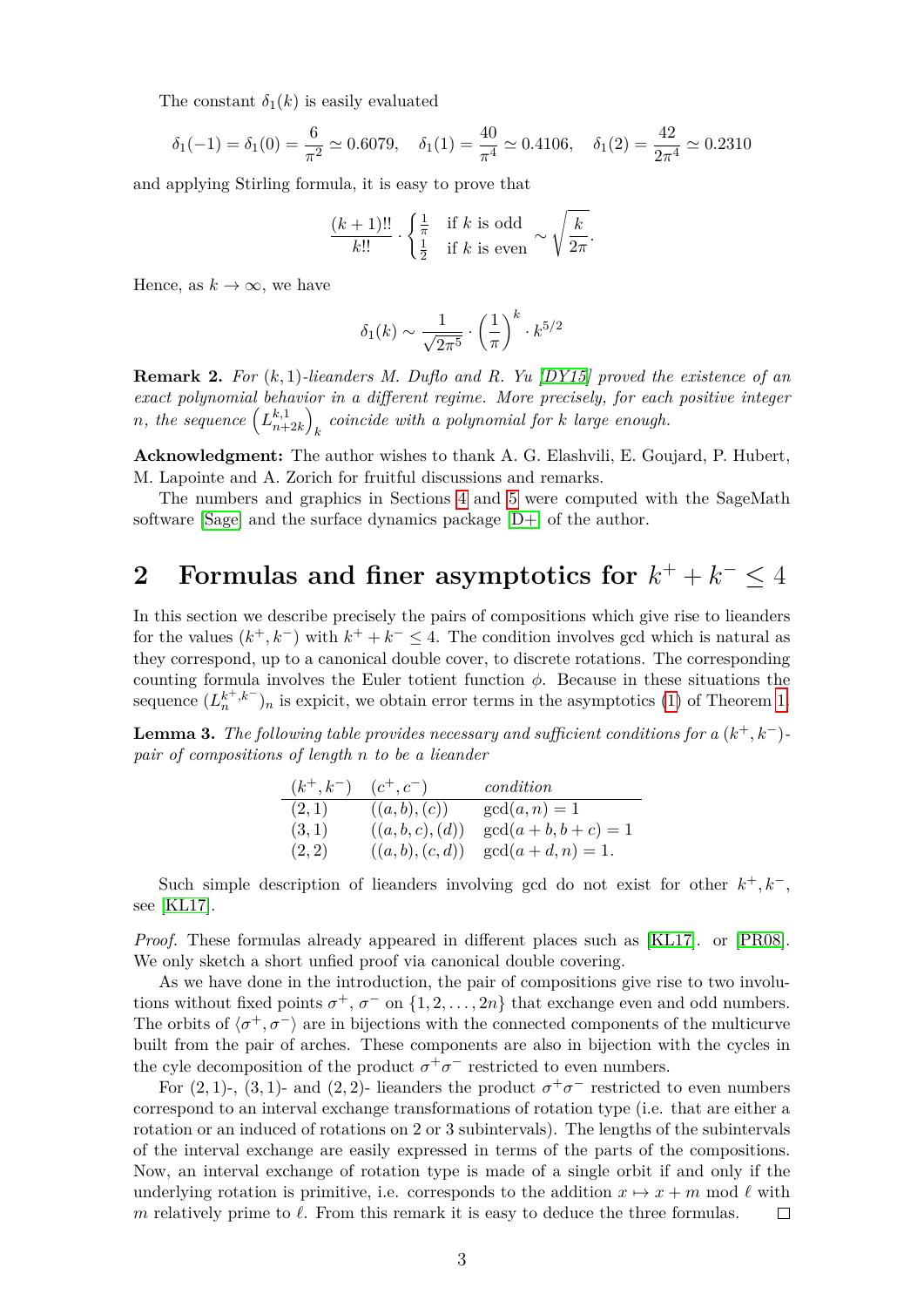**Corollary 4.** *We have*

$$
L_n^{2,1} = \phi(n) \qquad L_n^{3,1} = \sum_{k=1}^{n-1} \phi(k) - \phi(n), \qquad and \qquad L_n^{2,2} = (n-2)\phi(n)
$$

*where*  $\phi(n)$  *is the Euler totient function counting the number of positive integers smaller than n and relatively prime to n.*

Since the asymptotics of the Euler  $\phi$  function is well known (see e.g. [\[HW,](#page-7-15) Section 18.5]), we deduce the following corollary on asymptotics.

<span id="page-3-3"></span>**Corollary 5.** As  $x \to \infty$  we have the following asymptotics

$$
\sum_{n \le x} L_n^{2,1} = \frac{6}{\pi^2} \cdot \frac{x^2}{2} + O(x \log(x)),
$$
  

$$
\sum_{n \le x} L_n^{3,1} = \frac{6}{\pi^2} \cdot \frac{x^3}{6} + O(x^2 \log(x)),
$$
  

$$
\sum_{n \le x} L_n^{2,2} = \frac{6}{\pi^2} \cdot \frac{x^3}{3} + O(x^2 \log(x)).
$$

The main terms of the asymptotics match our Theorem [1](#page-1-2) since  $\delta_1(-1) = \delta_1(0) = \frac{6}{\pi^2}$ .

### **3 Proof of the asymptotic in** *n* **(Theorem [1\)](#page-1-2)**

We follow the definitions and notations from [\[DGZZ-b\]](#page-7-0).

Let us fix the sizes  $(k^+, k^-)$  for our pairs of compositions. Contrarily to the count of meanders with fixed number of minimal arches as in [\[DGZZ-b\]](#page-7-0), the number of lieanders of fixed sizes is not easily expressed in terms of square-tiled surfaces. A pair of composition of sizes (*k* <sup>+</sup>*, k*−) corresponds to a linear involution with generalized permutation

<span id="page-3-0"></span>
$$
\left(\begin{array}{cccc}\nA_1 & A_1 & A_2 & A_2 & \dots & A_{k+} & A_{k+} \\
B_1 & B_1 & B_2 & B_2 & \dots & B_{k-} & B_{k-}\n\end{array}\right)
$$
\n(2)

and integral lengths given by the compositions. The stratum of quadratic differentials of the generalized permutation [\(2\)](#page-3-0) is the minimal stratum  $\mathcal{Q}(k, -1^{k+4})$  with  $k = k^+ + k^- - 4$ . The main result of [\[DGZZ-b\]](#page-7-0) states that the asymptotic density that such integral linear involution is made of a single orbit exists and only depends on the stratum  $\mathcal{Q}(k, -1^{k+4})$ . Moreover, the value of this asymptotic density is  $\delta_1(k)$  given by the formula

<span id="page-3-1"></span>
$$
\delta_1(k) = \frac{\text{cyl}_1(\mathcal{Q}(k, -1^{k+4}))}{\text{Vol}_1(\mathcal{Q}_1(k, -1^{k+4}))}
$$
(3)

where  $\text{cyl}_1(\mathcal{Q}(k, -1^{k+4}))$  is the volume contribution of square-tiled surfaces in the stratum  $\mathcal{Q}(k, -1^{k+4})$  with one horizontal cylinder of height 1/2 and Vol<sub>1</sub>( $\mathcal{Q}_1(k, -1^{k+4})$ ) is the Masur–Veech volume of the unit hyperboloid  $\mathcal{Q}_1(k,-1^{k+4})$  in the stratum (or equivalently the volume contribution of all square tiled surfaces).

From [\[AEZ16\]](#page-7-16), the volume of the minimal strata on the sphere is given by

<span id="page-3-2"></span>
$$
\text{Vol}\,\mathcal{Q}(k, -1^{k+4}) = 2\pi^{k+2} \frac{k!!}{(k+1)!!} \begin{cases} \pi & \text{if } k \text{ is odd} \\ 2 & \text{otherwise.} \end{cases} \tag{4}
$$

Which is the denominator in [\(3\)](#page-3-1).

To compute the numerator in [\(3\)](#page-3-1), we consider surfaces in  $\mathcal{Q}(k, -1^{k+4})$  which are made of a single horizontal cylinder. This stratum is particularly simple as there is a single one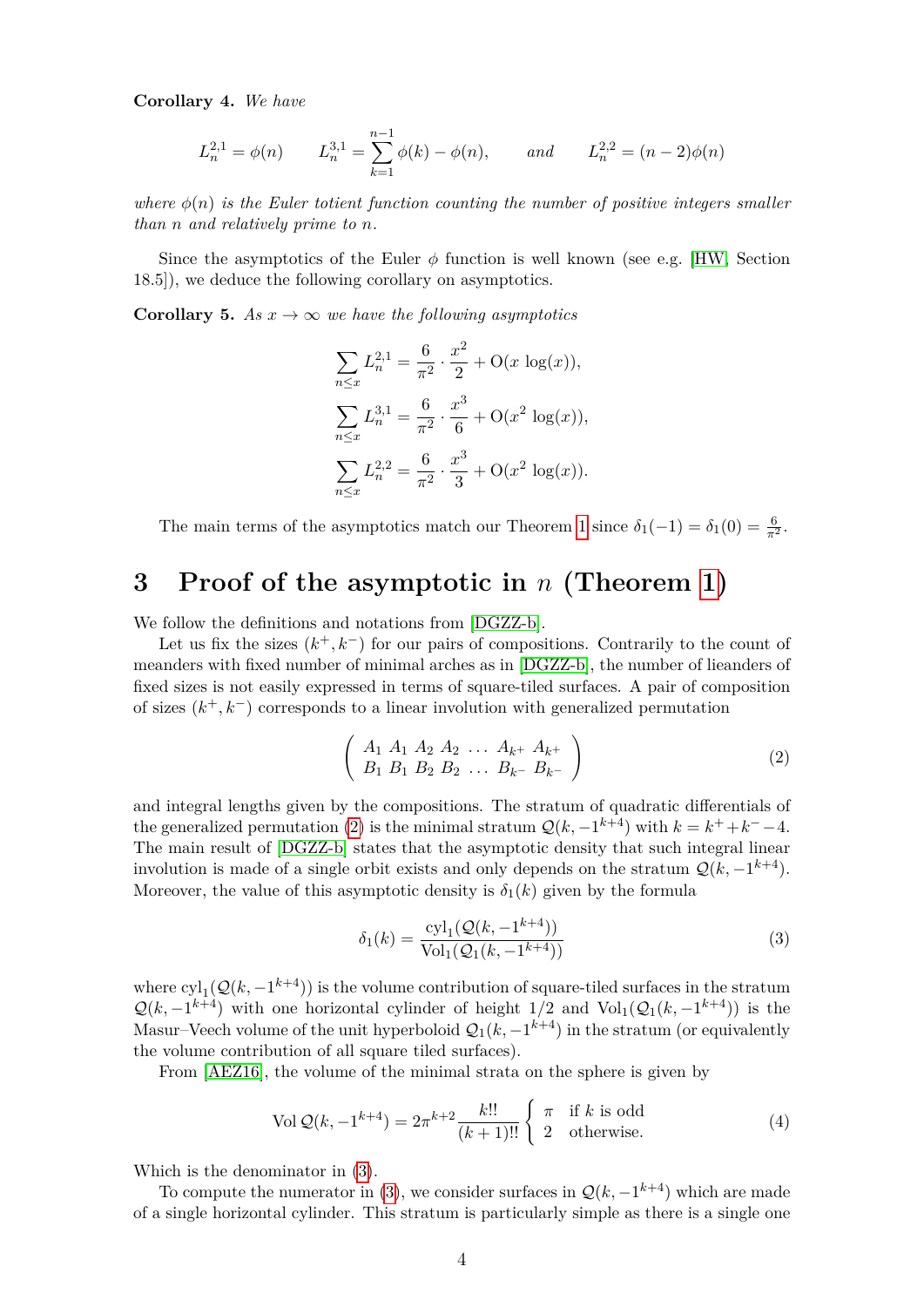cylinder separatrix diagram that is obtained by putting two poles on one side, and the zeros and the other poles on the other side. The volume contribution can be computed in at least two ways. We can first use the formula for a given separatrix diagram  $D$ from [\[DGZZ-a\]](#page-7-17)

$$
\text{cyl}_1(\mathcal{D}) = \frac{2^{s+2}}{|\text{Aut}(\mathcal{D})|} \cdot \frac{(t+u-2)!}{(t-1)!(u-1)!} \cdot \frac{\mu_{-1}!\mu_1!\mu_2!\cdots}{(d-2)!}
$$

where *s*, *t* and *u* are respectively the number of saddle connections on the bottom and top of D, twice on top and twice on bottom,  $\mathcal{Q}(-1^{\mu-1}, 0^{\mu_0}, 1^{\mu_1}, \ldots)$  is the stratum of D and  $d = 2g + \text{\#zeros} - 2$  is the dimension of the stratum. Replacing  $s = 0, t = m + 2$ ,  $u = 1, d = m + 3$  and  $\mu = (-1^{k+4}, k)$  in the formula we obtain

<span id="page-4-0"></span>
$$
cyl_1(\mathcal{D}) = 2(k+4)(k+3).
$$
 (5)

*.*

An alternative computation is available in the very special case of a stratum of genus 0 thanks to [\[DGZZ-b\]](#page-7-0). We have

$$
\operatorname{cyl}_1(\mathcal{Q}(\mu)) = 2 \sum_{\mu \subset \nu} {\binom{|\nu| + 4}{|\mu| + 2}} {\binom{\nu_0}{\mu_0}} {\binom{\nu_1}{\mu_1}} \cdots
$$

In the special case of interest to us we obtain

$$
\text{cyl}_1(\mathcal{Q}(k, -1^{k+4})) = 2\left( \binom{k+4}{k+2} + \binom{k+4}{2} \right) = 2(k+4)(k+3) \tag{6}
$$

which coincides with our previous formula.

Gathering [\(4\)](#page-3-2) and [\(5\)](#page-4-0) in Formula [\(3\)](#page-3-1) we obtain

$$
\delta_1(k) = \frac{2(k+4)(k+3)}{2\pi^{k+2} \frac{k!!}{k+1!!} \begin{cases} \pi & \text{if } k \text{ is odd} \\ 2 & \text{otherwise} \end{cases}
$$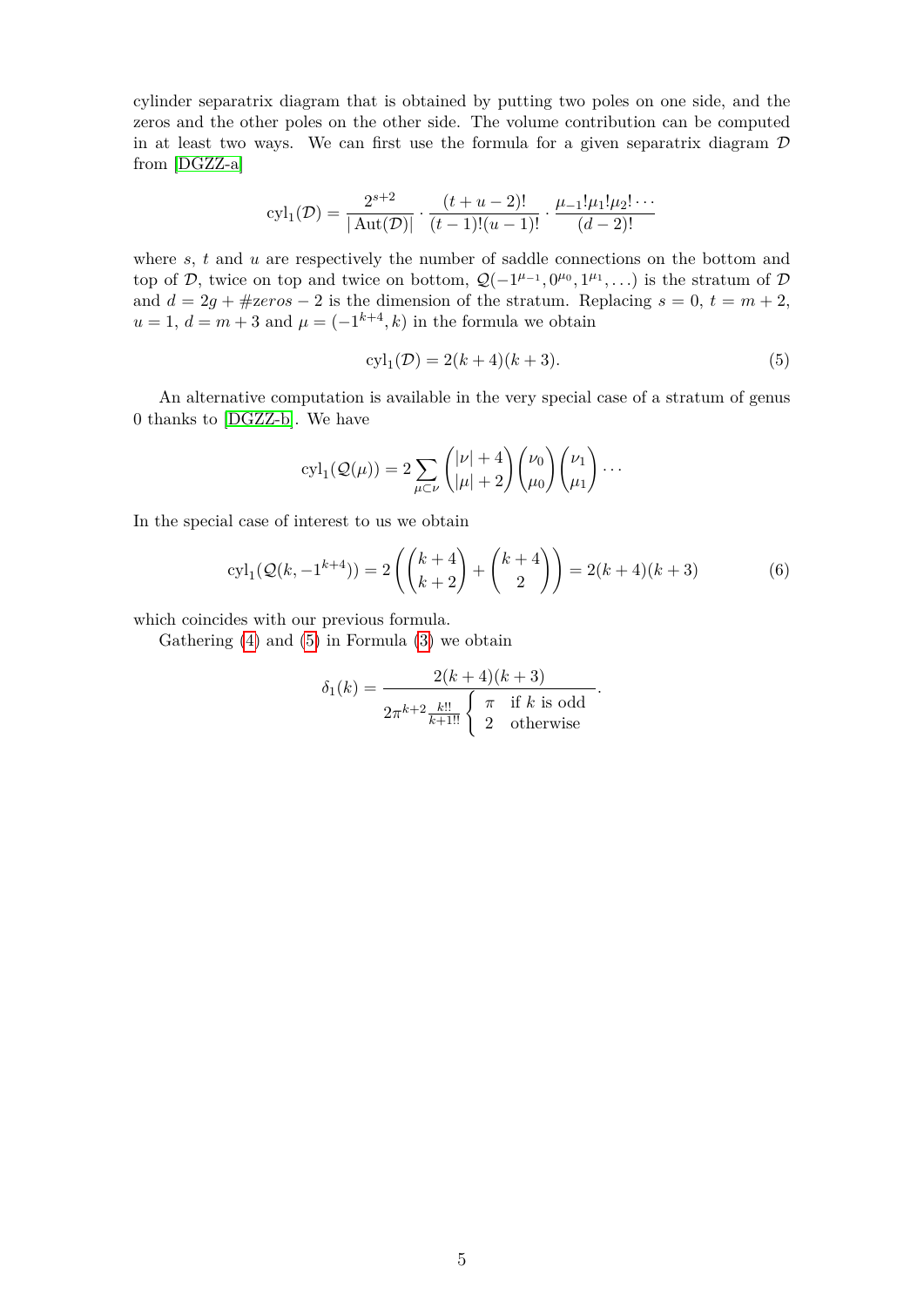# <span id="page-5-0"></span>**4** Some numbers for  $k^+ + k^- \leq 7$

In the array below we gathered numbers  $L_n^{k^+,k^-}$  for  $k^+ + k^- \leq 7$  and  $n \leq 50$ .

| n              | $L_n^{2,1}$    | $L_n^{3,1}$      | $L_n^{2,2}$      | $L_n^{4,1}$      | ${\cal L}_n^{3,2}$  | $L_n^{5,1}$          | ${\cal L}_n^{4,2}$ | ${\cal L}_n^{3,3}$ | $L_n^{6,1}$      | ${\cal L}_n^{5,2}$      | $L_n^{4,3}$      |  |
|----------------|----------------|------------------|------------------|------------------|---------------------|----------------------|--------------------|--------------------|------------------|-------------------------|------------------|--|
| $\overline{2}$ | 1              | $\boldsymbol{0}$ | $\boldsymbol{0}$ | $\boldsymbol{0}$ | 0                   | $\boldsymbol{0}$     | $\boldsymbol{0}$   | $\overline{0}$     | $\boldsymbol{0}$ | $\overline{0}$          | $\overline{0}$   |  |
| 3              | $\,2$          | $\boldsymbol{0}$ | $\sqrt{2}$       | $\boldsymbol{0}$ | $\boldsymbol{0}$    | $\boldsymbol{0}$     | $\boldsymbol{0}$   | $\boldsymbol{0}$   | $\boldsymbol{0}$ | $\boldsymbol{0}$        | $\boldsymbol{0}$ |  |
| $\overline{4}$ | $\sqrt{2}$     | $\sqrt{2}$       | $\overline{4}$   | $\boldsymbol{0}$ | $\mathbf{1}$        | $\boldsymbol{0}$     | $\boldsymbol{0}$   | $\boldsymbol{0}$   | $\boldsymbol{0}$ | $\boldsymbol{0}$        | $\boldsymbol{0}$ |  |
| $\overline{5}$ | 4              | $\sqrt{2}$       | 12               | $\boldsymbol{0}$ | $\,4\,$             | $\boldsymbol{0}$     | $\boldsymbol{0}$   | $\overline{2}$     | $\boldsymbol{0}$ | $\boldsymbol{0}$        | $\overline{0}$   |  |
| 6              | $\overline{2}$ | 8                | 8                | $\sqrt{2}$       | $13\,$              | $\boldsymbol{0}$     | $\overline{2}$     | $\overline{4}$     | $\boldsymbol{0}$ | $\boldsymbol{0}$        | $\mathbf{1}$     |  |
| 7              | 6              | 6                | $30\,$           | $\sqrt{2}$       | 24                  | $\boldsymbol{0}$     | $\boldsymbol{6}$   | 22                 | $\boldsymbol{0}$ | $\boldsymbol{0}$        | $\overline{4}$   |  |
| 8              | 4              | 14               | 24               | $12\,$           | 37                  | $\sqrt{2}$           | 24                 | 40                 | $\boldsymbol{0}$ | $\overline{\mathbf{3}}$ | 15               |  |
| 9              | 6              | 16               | 42               | $\,6\,$          | 80                  | $\sqrt{2}$           | 34                 | $96\,$             | $\boldsymbol{0}$ | 8                       | 48               |  |
| 10             | 4              | 24               | 32               | 34               | $\boldsymbol{93}$   | $12\,$               | 94                 | 140                | $\overline{2}$   | $33\,$                  | 101              |  |
| 11             | 10             | 22               | $90\,$           | $22\,$           | $158\,$             | $\,6\,$              | 130                | $318\,$            | $\overline{2}$   | $44\,$                  | 226              |  |
| 12             | 4              | 38               | 40               | 64               | 181                 | $50\,$               | 256                | 368                | 12               | 155                     | 395              |  |
| 13             | 12             | 34               | 132              | 44               | $302\,$             | $24\,$               | 332                | 738                | $\,6\,$          | 176                     | 774              |  |
| 14             | 6              | $52\,$           | $72\,$           | 126              | $\,299$             | 118                  | 574                | 812                | 54               | 507                     | 1125             |  |
| 15             | 8              | 56               | 104              | $72\,$           | 544                 | $62\,$               | 704                | 1496               | 26               | 518                     | 2032             |  |
| 16             | 8              | 64               | 112              | 200              | 473                 | $250\,$              | 1104               | 1552               | 170              | 1255                    | 2715             |  |
| 17             | 16             | 64               | 240              | 132              | $782\,$             | 120                  | 1372               | $\bf 2832$         | $72\,$           | 1270                    | 4542             |  |
| 18             | 6              | $90\,$           | 96               | 302              | 687                 | 488                  | 1970               | $2652\,$           | 396              | $2777\,$                | 5673             |  |
| 19             | 18             | 84               | $306\,$          | $202\,$          | 1152                | $224\,$              | 2366               | 4772               | $170\,$          | 2646                    | 9228             |  |
| 20             | 8              | 112              | 144              | 428              | 1037                | 820                  | 3164               | 4372               | 860              | $5435\,$                | 10797            |  |
| 21             | 12             | 116              | 228              | 268              | 1672                | $412\,$              | 3860               | 7452               | 340              | 5128                    | 17016            |  |
| 22             | 10             | 130              | 200              | 626              | 1361                | 1336                 | 4986               | 6724               | 1648             | 9879                    | 19029            |  |
| 23             | 22             | 128              | 462              | 394              | 2200                | 642                  | 5950               | 11604              | 660              | $9218\,$                | 29324            |  |
| 24             | 8              | 164              | 176              | 788              | 1783                | $\,2002\,$           | 7372               | 9912               | 2978             | 16533                   | 31759            |  |
| 25             | $20\,$         | 160              | 460              | 536              | $\boldsymbol{2984}$ | 970                  | 8760               | 16808              | 1174             | $15500\,$               | 48088            |  |
| 26<br>27       | 12             | 188              | 288              | 1098<br>678      | 2341                | $3006\,$             | 10582              | 14220              | 4948             | 27049                   | 50341            |  |
| 28             | 18<br>12       | 194<br>218       | 450<br>312       | 1352             | 3724<br>3049        | 1454<br>4168         | 12562<br>14712     | 23462<br>19776     | 1946<br>7882     | 24646<br>41217          | 75364<br>77141   |  |
| 29             | 28             | 214              | 756              | 904              | 4742                | 2026                 | 17448              | 32794              | 3112             | 38054                   | 113610           |  |
| 30             | 8              | 262              | 224              | 1678             | 3593                | 5938                 | 19938              | 26296              | 12178            | 62107                   | 113371           |  |
| 31             | 30             | 248              | 870              | 1126             | 5926                | 2822                 | 23546              | 43884              | 4756             | 56618                   | 166526           |  |
| 32             | 16             | 292              | 480              | 2100             | 4619                | 7772                 | 26524              | 35476              | 17868            | 89423                   | 163477           |  |
| 33             | $20\,$         | 304              | 620              | 1332             | 7136                | 3862                 | 31092              | 56844              | 7006             | 81778                   | 236796           |  |
| 34             | 16             | $328\,$          | 512              | $2626\,$         | 5537                | 10488                | 34534              | 45820              | 26042            | 126957                  | 228599           |  |
| 35             | 24             | 336              | 792              | 1684             | $9006\,$            | $5016\,$             | 40388              | 74696              | 10140            | 114974                  | 329734           |  |
| 36             | 12             | $372\,$          | 408              | 3012             | 6465                | 13186                | 44084              | 58172              | 36318            | 173649                  | 313349           |  |
| 37             | 36             | 360              | 1260             | 2056             | $10458\,$           | 6508                 | $52000\,$          | $95152\,$          | 14220            | 158612                  | 449562           |  |
| 38             | 18             | 414              | 648              | 3758             | 7857                | 17330                | 56038              | 73972              | $50342\,$        | 237595                  | 421683           |  |
| 39             | 24             | 426              | 888              | 2356             | 12060               | 8350                 | 65148              | 117714             | 19580            | 214200                  | 600996           |  |
| $40\,$         | 16             | 458              | 608              | 4320             | 9391                | 21258                | 69816              | 92472              | 67028            | 312597                  | 559705           |  |
| 41             | 40             | $450\,$          | 1560             | 2888             | 14508               | 10462                | 81592              | 148202             | 26348            | 284788                  | 793208           |  |
| 42             | 12             | $518\,$          | 480              | 4998             | $10375\,$           | $\boldsymbol{27032}$ | 85074              | 111708             | 90216            | 412583                  | 726155           |  |
| 43             | $42\,$         | $500\,$          | 1722             | $3374\,$         | 16924               | $13028\,$            | 100378             | 181536             | 34930            | 372092                  | 1030880          |  |
| 44             | 20             | 564              | 840              | 5888             | 12675               | 32454                | 105288             | 138840             | 115926           | 530871                  | 938347           |  |
| 45             | $24\,$         | 580              | 1032             | 3708             | 19016               | 16122                | 121308             | 216664             | 45706            | 480528                  | 1317228          |  |
| 46             | 22             | 606              | 968              | 6930             | 14337               | 40360                | 126866             | 166660             | 151900           | 680025                  | 1190891          |  |
| 47             | 46             | 604              | 2070             | 4510             | $22382\,$           | 19450                | 147706             | 265940             | 58876            | 612920                  | 1673598          |  |
| 48             | 16             | 680              | 736              | 7512             | 15829               | 47340                | 150328             | 197636             | 190596           | 851655                  | 1495615          |  |
| 49             | $42\,$         | 670              | 1974             | 5178             | $25826\,$           | 23480                | 176774             | 316646             | 74988            | 773180                  | 2097602          |  |
| 50             | 20             | 734              | 960              | 8926             | 18661               | 58238                | 180594             | 236660             | 243210           | 1070837                 | 1862765          |  |
|                |                |                  |                  |                  |                     |                      |                    |                    |                  |                         |                  |  |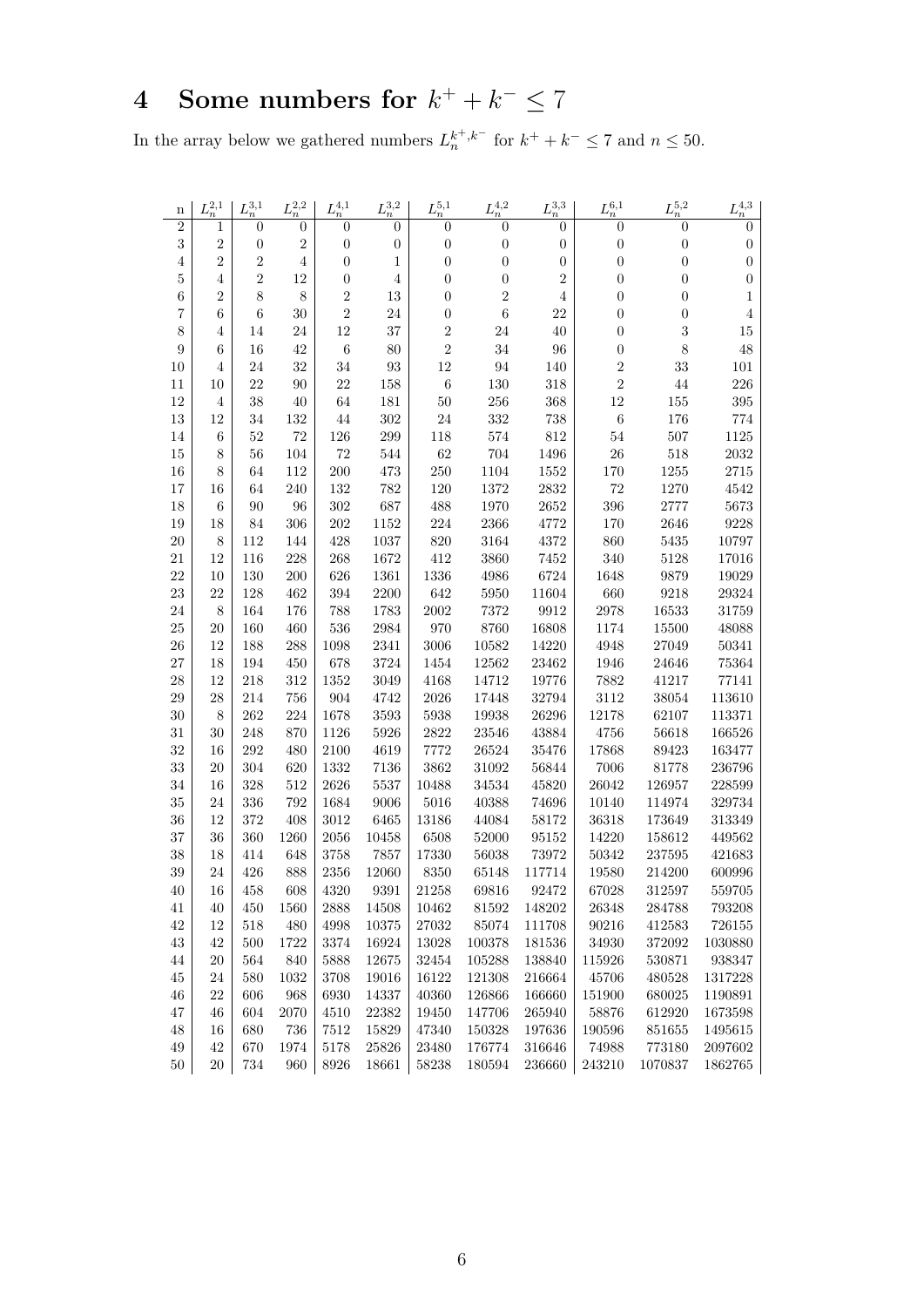# <span id="page-6-0"></span>**5** Empirical asymptotics for  $k^+ + k^- = 5$

In this section we report on experiments regarding the squences  $(L_n^{k^+,k^-})$ <sub>n</sub> with  $k^+ + k^-$ 5, that is  $(k^+, k^-) \in \{(4, 1), (3, 2)\}.$  These sizes correspond to the stratum  $\mathcal{Q}(1, -1^5)$  and the two experiments match our asymptotics from Theorem [1.](#page-1-2)

<span id="page-6-1"></span>

Figure 3: Graphics of  $x \mapsto \frac{1}{x}$ *x* 4  $\sum$ *n*≤*x*  $L_n^{(k^+,k^-)}$ for  $k^+ + k^- = 5$  (blue points). We also indicate the two limit values that are rational multiples of  $\delta_1(1) = \frac{40}{\pi^4}$  (red line).

Let us make three remarks about Figure [3](#page-6-1) that are not explained by our proof of Theorem [1.](#page-1-2) First of all it seems that the convergence to the limit is from below. Secondly, one can notice some oscillations which indicates some sensitivity of  $L_n^{(k^+,k^-)}$  depending on the factorization of *n*. Figure [4](#page-6-2) is a graphic of the sequence  $L_n^{(k^+,k^-)}/n^3$  (no summation) that tend to confirm this phenomenon. Though, the relative positions of the congruence classes are not the same for (4*,* 1)-lieanders and (3*,* 2)-lieanders. Finally, we have no clue about the speed of convergence of  $\frac{1}{x^4} \sum_{n \leq x} L_n^{(k^+,k^-)}$ . Figure [4](#page-6-2) indicates that  $L_n^{(k^+,k^-)}/n^3$ is rather mild. One can hope as in Corollary [5](#page-3-3) that the convergence speed is  $\log(x)/x$ .

<span id="page-6-2"></span>

Figure 4: Graphics of  $L_n^{(k^+,k^-)}$  with 4 colours depending on the residue modulo 6 of *n*: orange for 0, green for 1 and 6, blue for 2 and 4, red for 3.